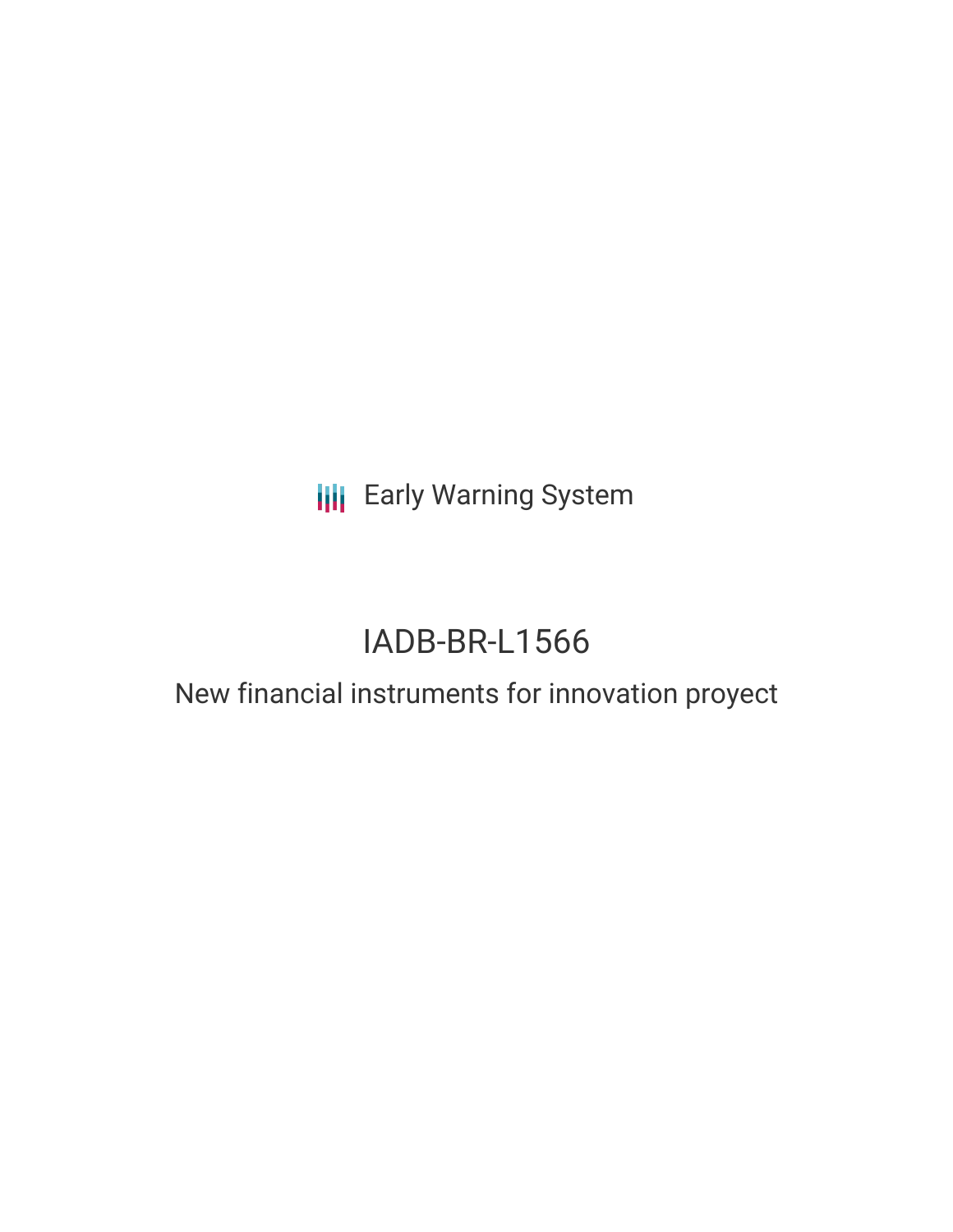

### **Quick Facts**

| <b>Countries</b>               | <b>Brazil</b>                            |
|--------------------------------|------------------------------------------|
| <b>Financial Institutions</b>  | Inter-American Development Bank (IADB)   |
| <b>Status</b>                  | Proposed                                 |
| <b>Bank Risk Rating</b>        | U                                        |
| <b>Borrower</b>                | Goverment of Brazil                      |
| <b>Sectors</b>                 | Construction, Energy, Industry and Trade |
| <b>Investment Type(s)</b>      | Loan                                     |
| <b>Investment Amount (USD)</b> | \$195.00 million                         |
| <b>Project Cost (USD)</b>      | \$195.00 million                         |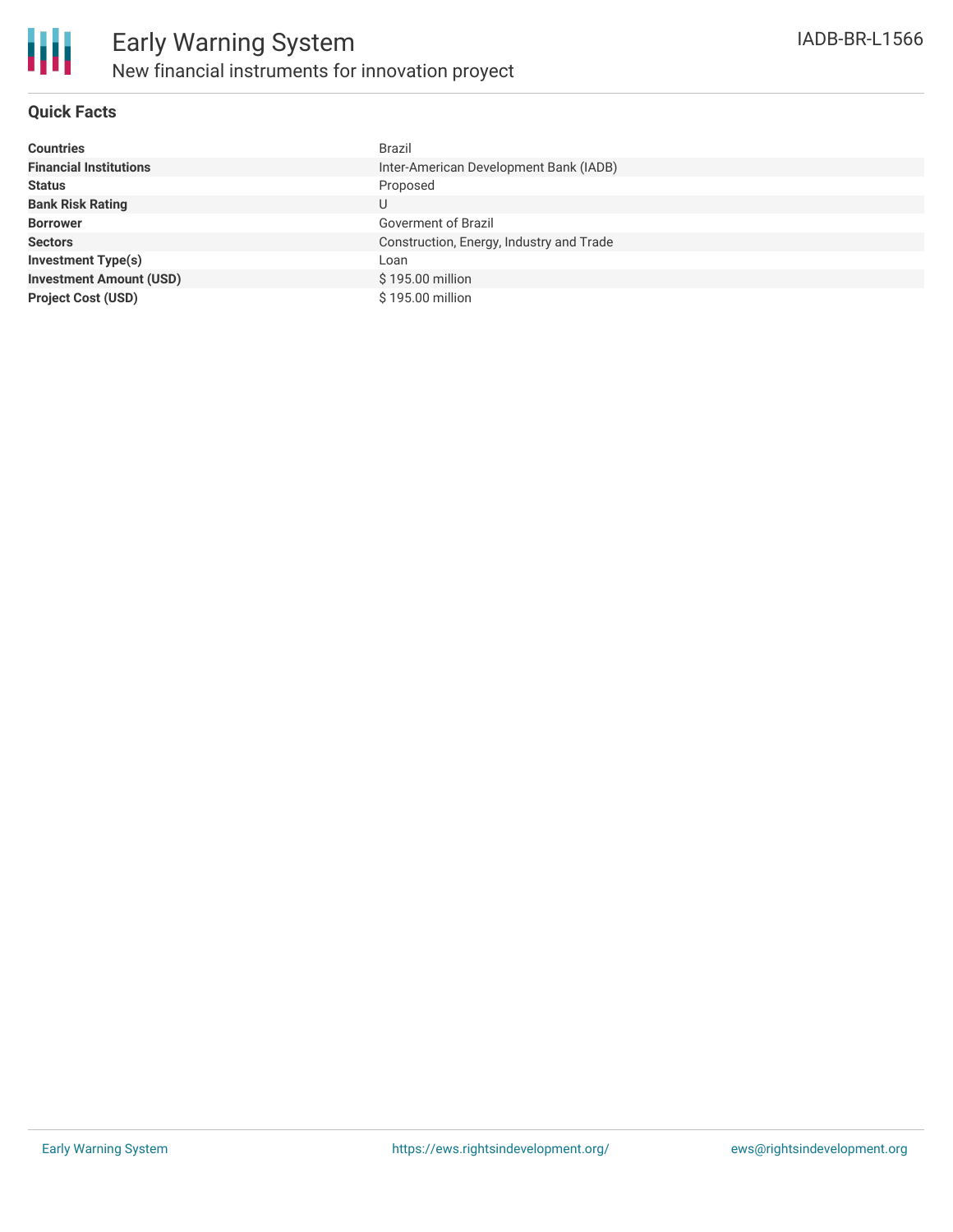

### **Project Description**

The general objective of the program is to promote the economic development through innovation in the State of Sao Paulo, through the offering of new financial instruments that support the execution of innovation activities of startups and innovation proyects of businesses.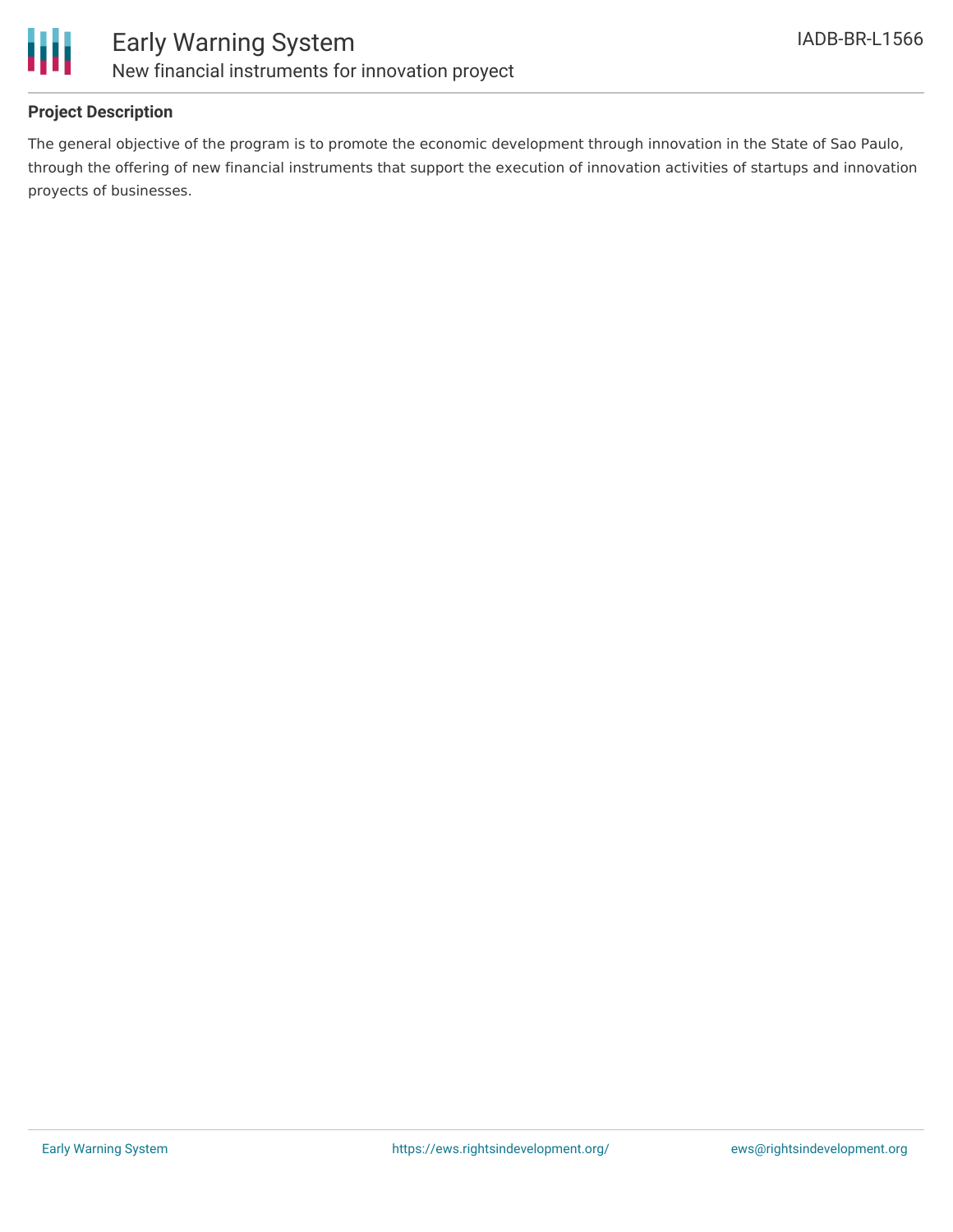

### Early Warning System New financial instruments for innovation proyect

### **Investment Description**

• Inter-American Development Bank (IADB)